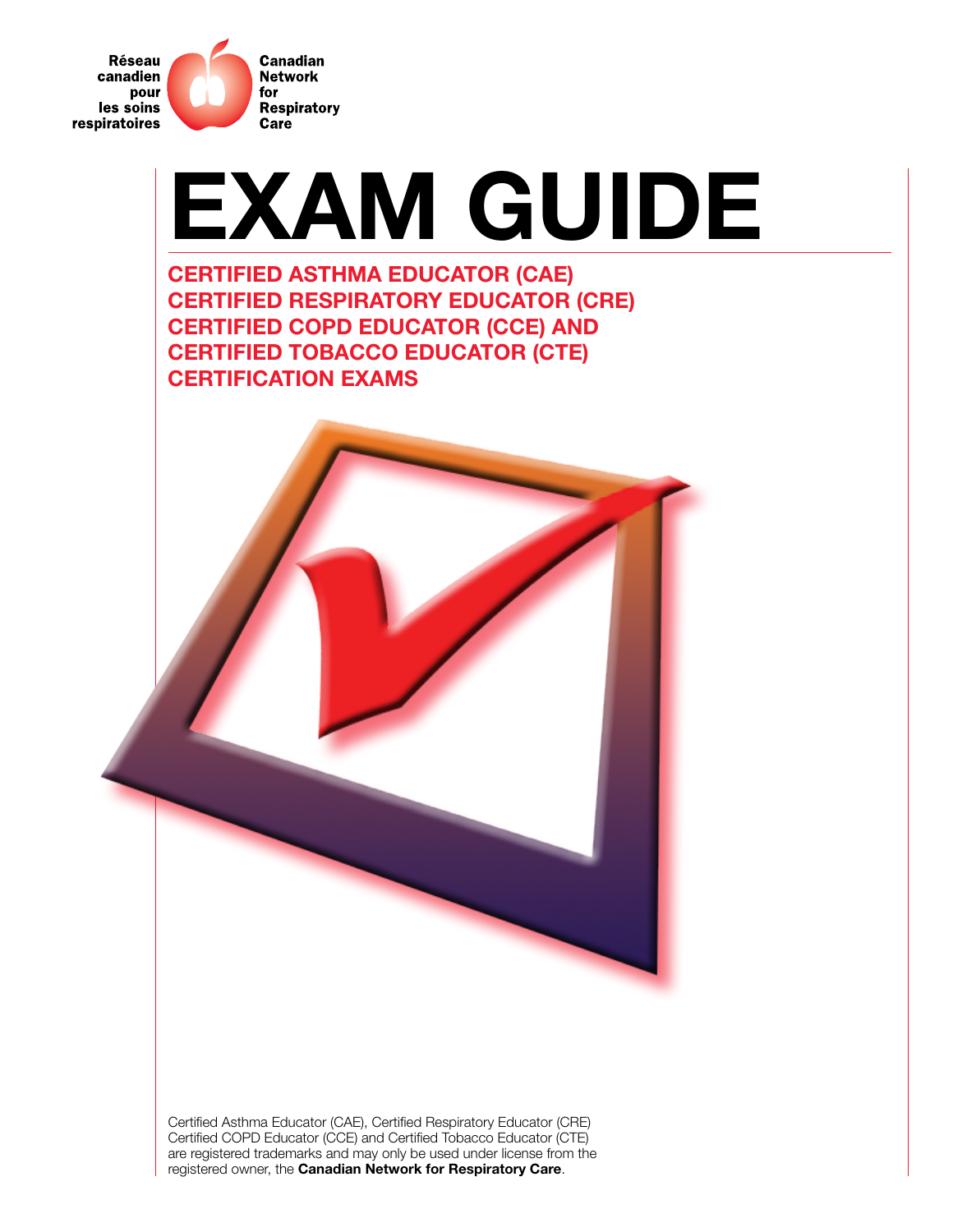### **APPLICATION DEADLINE** Friday, October 21st, 2022

### **EXAMINATION DATE** Friday, November 18th, 2022



For more information, contact CNRC at: 16851 Mount Wolfe Road Caledon, ON L7E 3P6

Phone: 905 880-1092 Fax: 905 880-9733 Email: [info@cnrchome.net](mailto:info@cnrchome.net)

© Canadian Network for Respiratory Care, 2022. All rights reserved. No part of this booklet may be reproduced in any manner without written permission of the **Canadian Network for Respiratory Care**.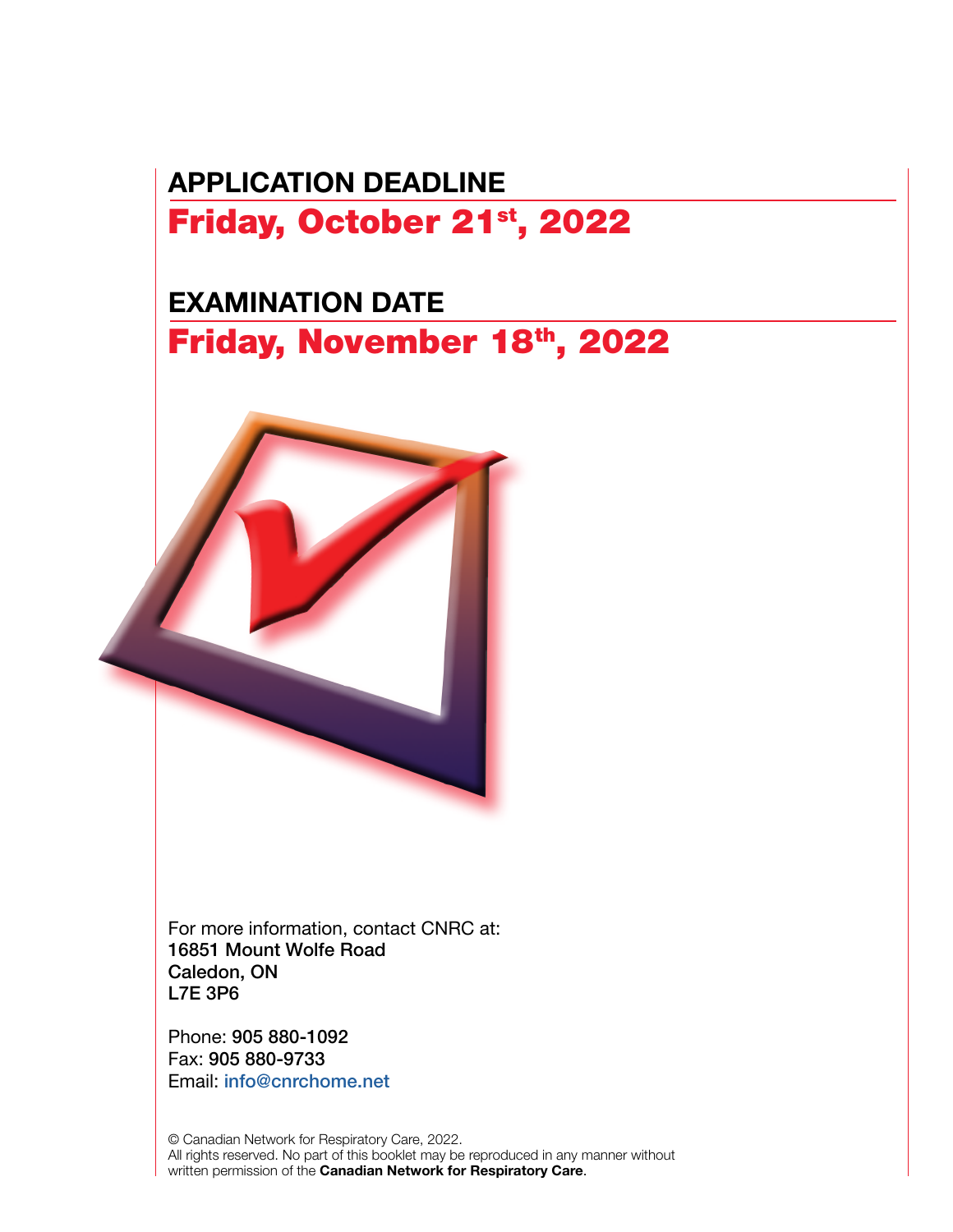## **Introduction**

The Canadian Network for Respiratory Care (CNRC) Tobacco, Asthma, COPD and Respiratory Educator Certification Examinations are intended to fulfill the examination requirements for becoming a Certified Tobacco Educator (CTE) or a Certified Asthma Educator (CAE) or a Certified Respiratory Educator (CRE) in Canada or a Certified COPD Educator (CCE). CNRC is the organization responsible for the development, administration, scoring, and reporting of results of the CNRC Examinations. CNRC has contracted the professional testing services of Yardstick Assessment Strategies to compile, administer, and score the Certified Tobacco, Asthma, COPD and Respiratory Educator certification examinations.

#### **Purpose**

Licensure/certification examinations have a well-defined purpose: to protect the public by ensuring that those who are certified possess sufficient knowledge and skills to perform important occupational activities safely and effectively **<sup>1</sup>** . The purpose of the CNRC Tobacco, Asthma, Respiratory and COPD Educator Certification Examinations is to assist in determining whether or not an applicant for certification possesses adequate knowledge and skills related to entry-level asthma or respiratory education standards.

### **Tobacco and Respiratory Education**

Tobacco and respiratory education is a resource with a unique body of knowledge requiring distinct expertise. Tobacco and respiratory education can generally be defined as a collaborative relationship in which the tobacco or respiratory educator works with the client, other healthcare professions, and society in general to achieve and maintain optimal tobacco and respiratory education and management as an integral part of well-being. Tobacco and respiratory education must ensure protection of the public and a high quality of education through the appropriate professional background, education, and certification of the tobacco and respiratory educator.

For further information on the CTE, CAE, CRE or CCE Programs, please visit the CNRC website at: *www.cnrchome.net*

**<sup>1</sup>** American Educational Research Association, American Psychological Association, National Council on Measurement in Education (1999). Standards for Educational and Psychological Testing. Washington, DC, American Psychological Association.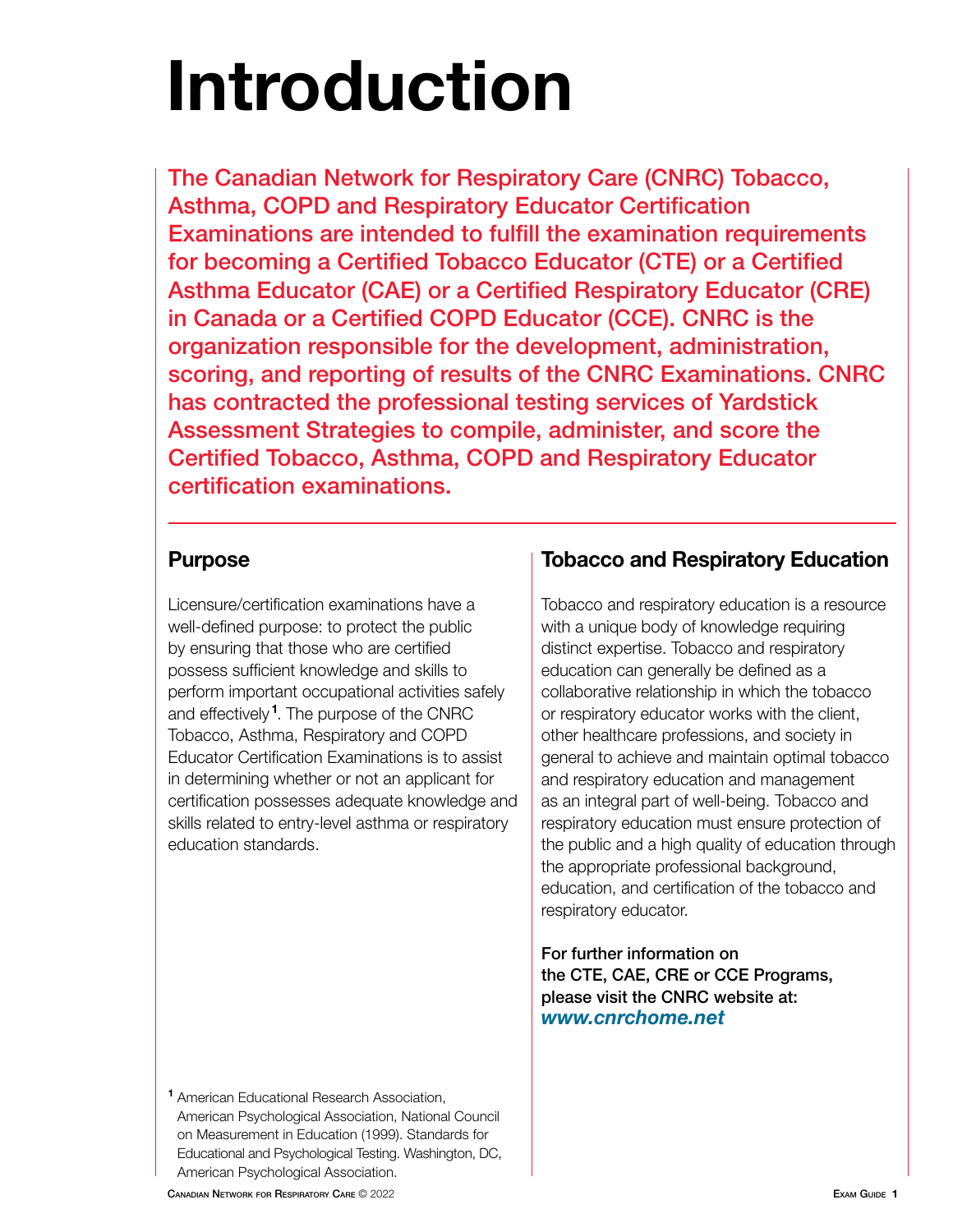## **Dear Candidate**



#### **Congratulations!**

You have just taken a significant step toward earning an important professional credential. The professional designations, Certified Tobacco Educator (CTE), Certified Asthma Educator (CAE), Certified Respiratory Educator (CRE) and Certified COPD Educator (CCE), are granted to candidates who satisfy the certification eligibility criteria (see page 4) and successfully complete the written Canadian Network for Respiratory Care (CNRC) CTE, CAE, CRE and CCE Certification Examinations.

Certification in asthma education was developed in response to a priority concern of Canadian asthma educators. At the founding meeting of the Canadian Network for Asthma Care (CNAC) held in April 1994, members agreed to develop, design, and implement a certification program for asthma educators in order to provide appropriate, consistent education to clients with asthma and their families in a cost effective manner. In 2007, the Certified Respiratory Educator (CRE) exam was developed for educators of both asthma and COPD (Chronic Obstructive Pul monary Disease). In 2009, CNAC changed its name to the Canadian Network for Respiratory Care (CNRC). In 2012, CNRC created the Certified COPD Educator (CCE) for US healthcare professionals. In 2014, CNRC added the Certified Tobacco Educator (CTE) credential.

The CNRC Tobacco, Asthma, Respiratory and COPD Educator Certification Examinations are based on national curriculum standards (i.e. competencies or learning objectives) developed and validated by individuals knowledgeable in tobacco and respiratory education working in a variety of environments. The examinations have been set to determine that successful candidates have learned the core technical and teaching competencies expected of a safe, competent, entry-level educator. Thus, national certification is a quality assurance mechanism, which enhances tobacco and respiratory education, as well as facilitates portability of knowledge and skills across Canada.

A candidate must meet the **eligibility requirements** to write the CNRC Tobacco or Respiratory Educator Certification Examinations. This application booklet provides information to help you to apply and prepare for both exams.

The Canadian Network for Respiratory Care would like to thank its member organizations and the countless individuals who have contributed their time, energy, and financial support towards the development of the CNRC CTE, CAE, CRE and CCE Certification process.

> **Sincerely** Heather Sharpe RN MN PhD CRE CTE Chair, CNRC Certification Management Committee

16851 Mount Wolfe Road • Caledon • ON • L7E 3P6 905 880-1092 • 1 855 355-4672 • Fax 905 880-9733 • www.cnrchome.net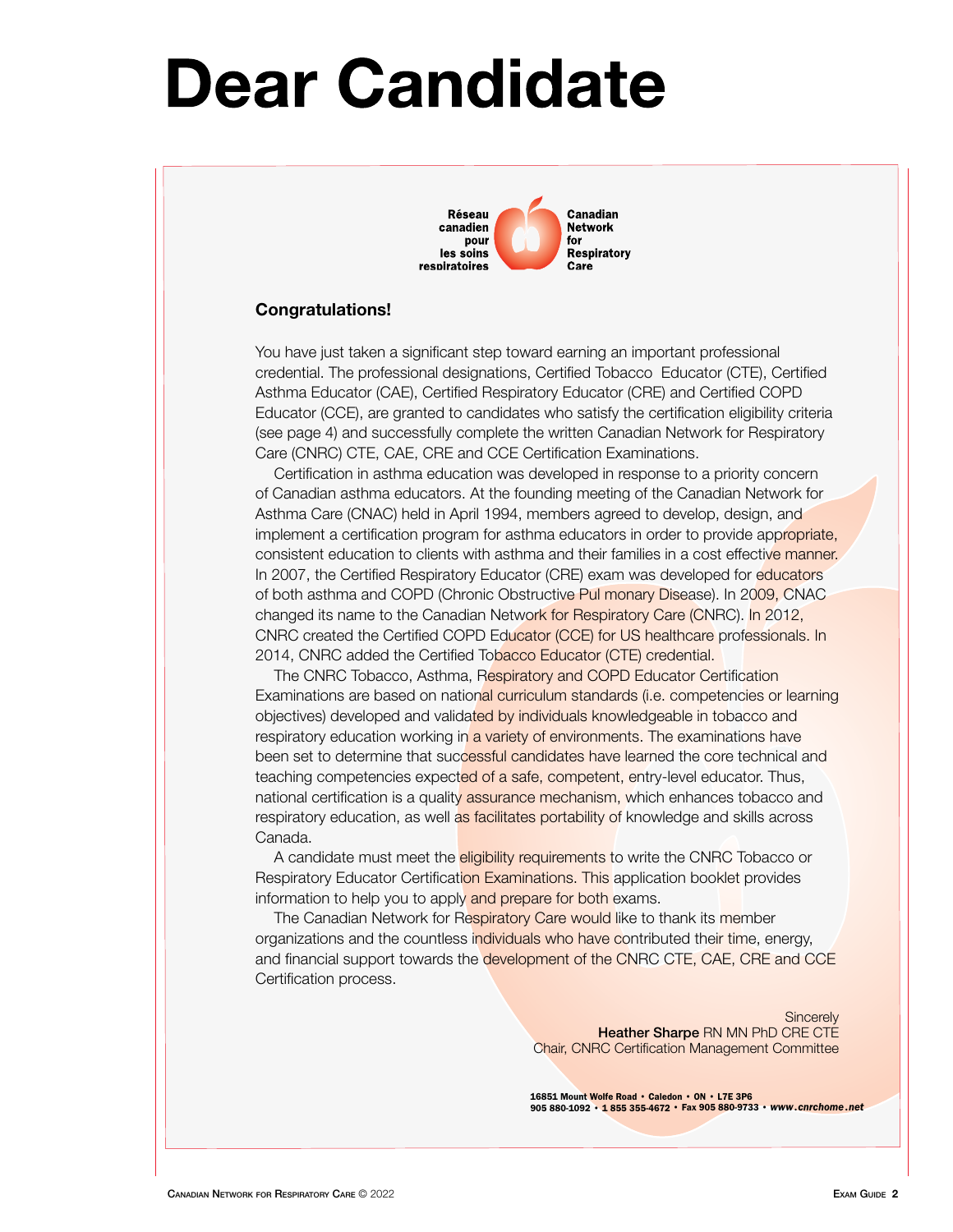## **Contents**

| <b>Application Process</b>                               |    |  |
|----------------------------------------------------------|----|--|
| <b>Certification</b>                                     | 4  |  |
| How to Apply - Two Easy Steps                            | 5  |  |
| <b>After You Register Online</b>                         | 8  |  |
| <b>Special Accommodations for Taking the Examination</b> | 8  |  |
| <b>Preparing for the Examination</b>                     | 9  |  |
| <b>How Are the Examinations Developed?</b>               | 9  |  |
| <b>What Are the Examinations Like?</b>                   | 9  |  |
| How and When Should I Prepare for the Examination?       | 9  |  |
| What Do I Need to be Admitted to the Examination?        | 11 |  |
| <b>What Happens on the Examination Day?</b>              | 11 |  |
| How is the Passing Score Set?                            | 12 |  |
| <b>What Happens After the Examination?</b>               | 12 |  |
| <b>Continuing Competency/Recertification Program</b>     | 12 |  |
| <b>Sample Questions for Certification Examination</b>    | 12 |  |
| <b>Independent Questions</b>                             |    |  |
| <b>Answers and Rationale</b>                             |    |  |

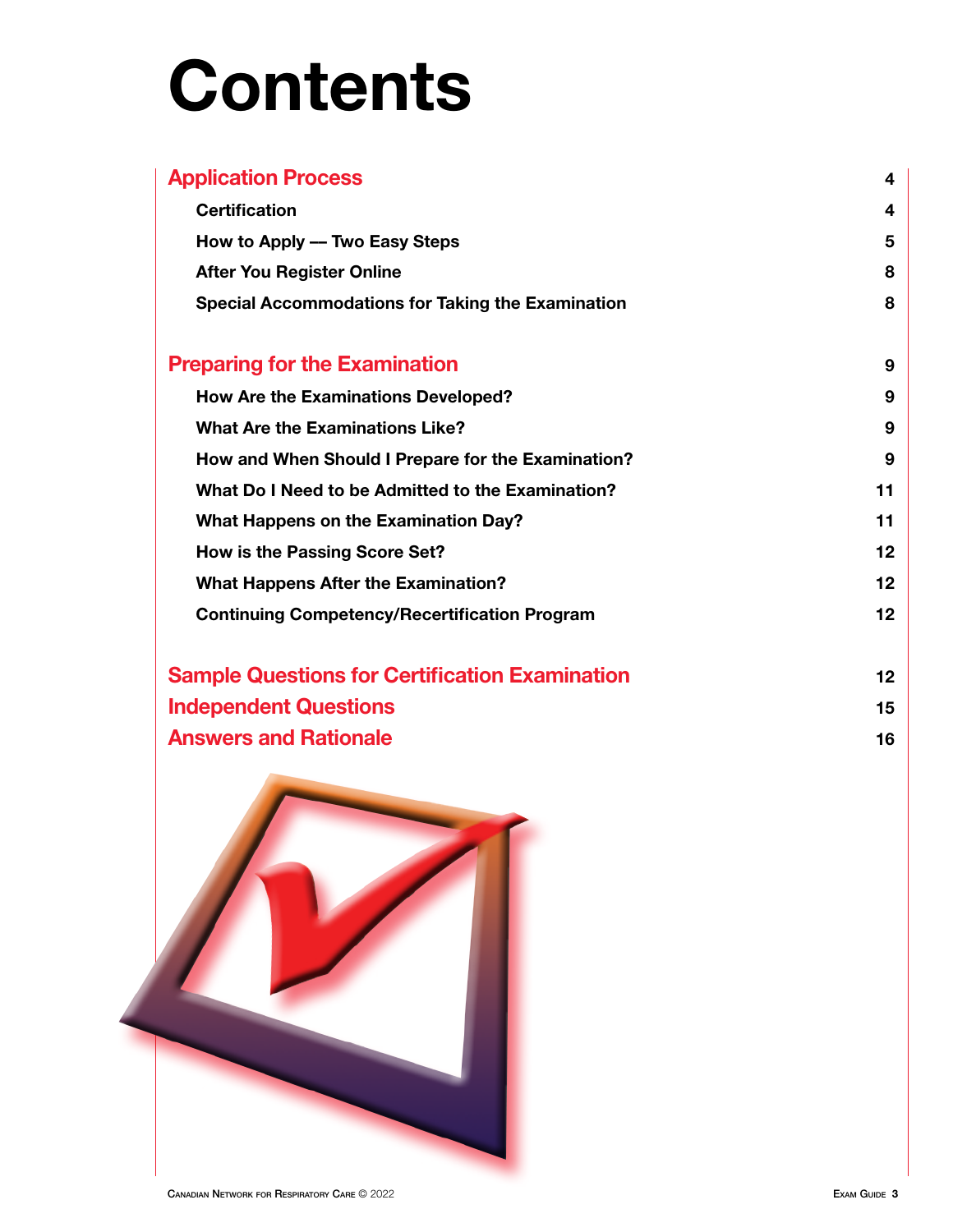## **Application Process**

### **CERTIFICATION**

#### **Eligibility**

To be eligible to write the CNRC Asthma Educator, Respiratory Educator or COPD Educator Certification Examinations you must:



A degree or diploma in a recognized **\*** healthcare profession, with a scope of practice that includes counselling.

- **\* Recognized healthcare profession must have the following:**
	- A governing, oversight or credentialling body or . association
	- A defined scope of practice **Recognized healthcare professions include the following:** Nurse Practitioner

Nurse Pharmacist Respiratory Therapist **Physiotherapist** Occupational Therapist Kinesiologist Medical Doctor



#### **TAKE REQUIRED EDUCATIONAL PROGRAMS**

#### **For CAE:**

Graduate from CNRC-approved Health Educator and Asthma Educator programs

#### **For CRE:**

Graduate from CNRC-approved Health Educator, Asthma Educator AND COPD Educator programs

*or* Graduate from a CNRC-approved Respiratory Educator program

**For CCE:** Graduate from a CNRC-approved COPD Educator program

**For CTE:** Graduate from CNRC-accredited Health and Tobacco Education programs



#### Submit the required fee.

#### **Examination Rewrite Policy**

Persons who have sat for the examination and who have been unsuccessful twice, may write the examination for a third time. If unsuccessful a third time, successful completion of a CNRC-approved tobacco, asthma, COPD, respiratory or health education program will be required prior to re-challenging the certification examination.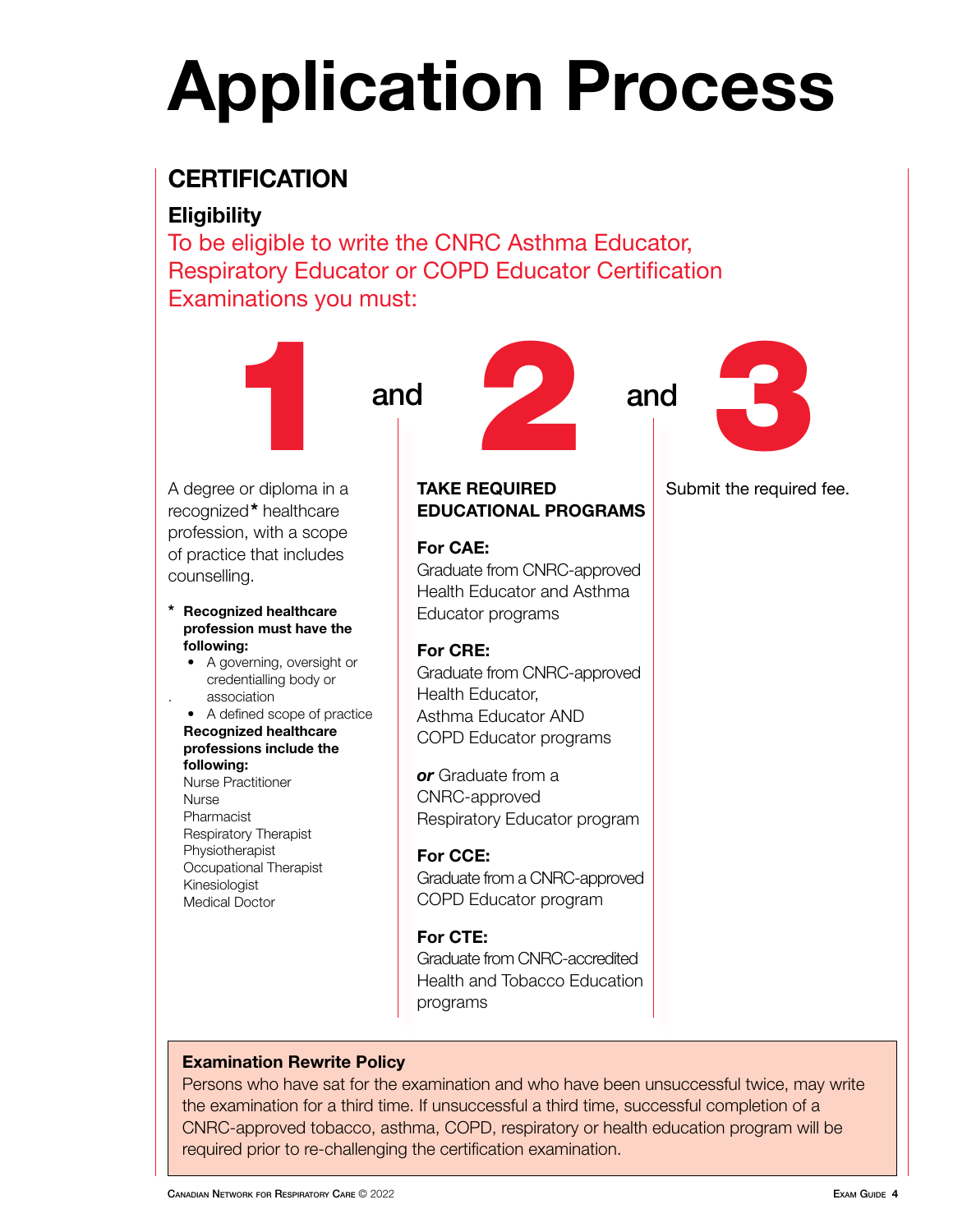## **How to Apply**

### **THREE EASY STEPS**

You can register online for the CTE, CAE, CRE or CCE exams or COPD-only exam (for current CAEs) at *[www.cnrchome.net](http://www.cnrchome.net)*. If you have a disability and need special accommodations to take the examination, please notify CNRC about your specific needs when you apply, so that we can take appropriate measures when applicable. Special accommodation requests need to be approved by CNRC. Approval is based on specific guidelines and candidates requesting such accommodations will be contacted individually and approval will be granted on a case-by-case basis.

### **STEP 1**

#### **Apply to register for the exam online at:**  *[www.cnrchome.ne](http://www.cnrchome.ne)*t.

Please note that the name on the online application form will appear on your certificate.

#### **Professional Degree(s)**

List all professional degree(s) obtained, indicating the discipline (e.g., BScPharm, RT, RN, etc.).

#### **Examination Options**

Candidates must first identify which examination they wish to register for: the CTE, CAE, CRE or the COPD-only exam (for current CAEs) or the CCE exam (for US candidates).

#### **Choice of Examination Language**

Indicate whether you want to take your examination in English or French. As this is a computer-based exam, you will be able to choose your preferred language at the start of the exam. You will also be able to toggle between English and French throughout the exam.

#### **IMPORTANT NOTICE!**

Due to the COVID-19 pandemic, we are unable to offer exams at proctored exam centres. Instead, we have arranged for candidates to take exams from home using professional virtual proctor services. Candidates must have laptops with cameras as well as secure internet connections.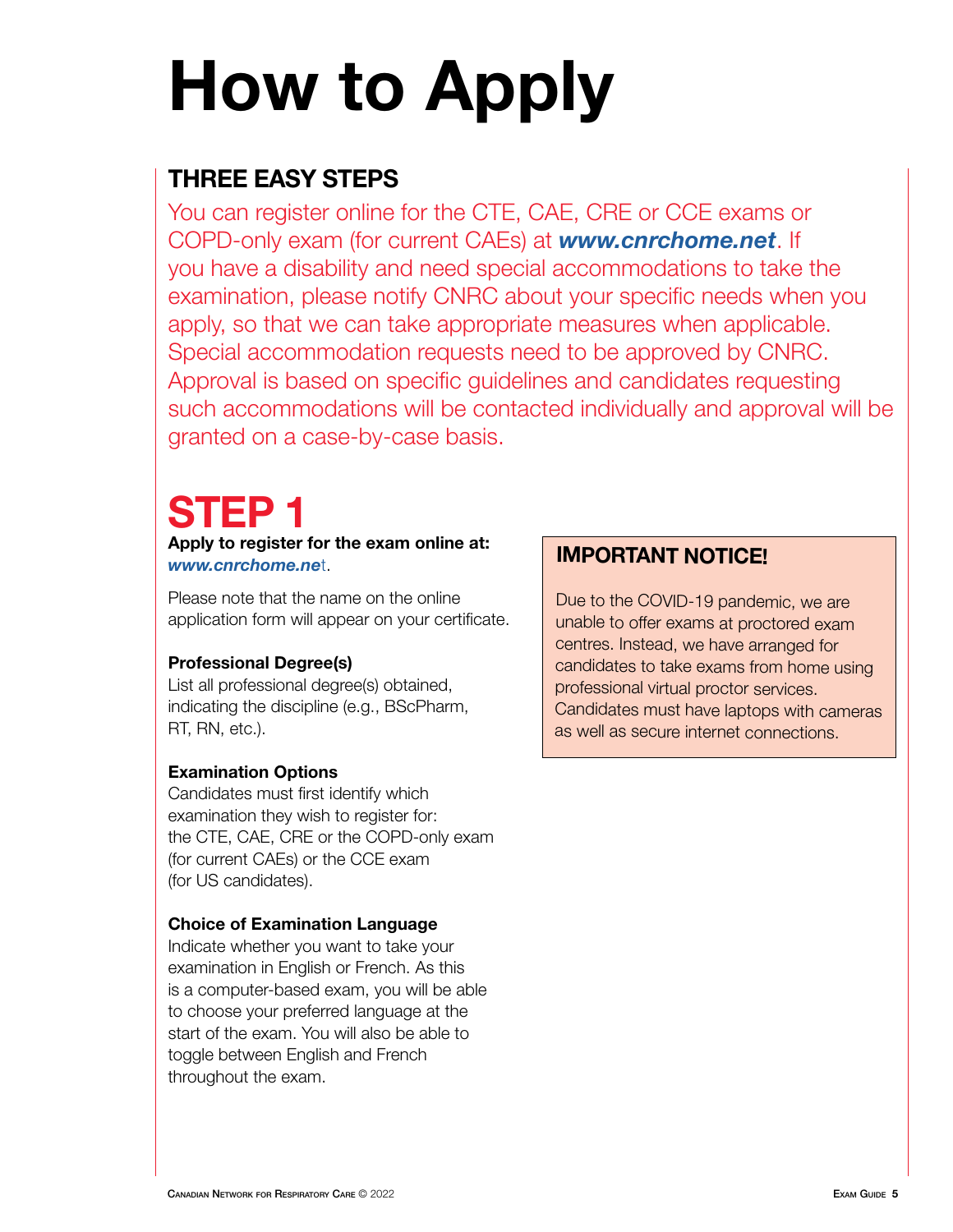## **STEP 2**

**Take required educational programs**

### **FOR CAE EXAM**

#### **Approved Asthma Educator Programs**

Indicate the name of the asthma educator program, the month and year of graduation, and the city & province you took the course in.

#### **Current Programs still operating:**

- Lung Association RespTrec (includes education and asthma)
- Quebec Respiratory Health Education Network
- Southern Alberta Institute of Technology/ Maple Respiratory Group Inc.

#### **Programs Eligible** *(but no longer operating)*

- Alberta Asthma Centre Professional Certification
- Ontario Pharmacists' Association/ Drug Information & Research Centre Asthma Patient Care
- The Michener Institute for Applied Health Sciences Asthma Educator Program
- Pear Healthcare Health eLearning Education and Asthma Programs
- Thompson Rivers University (formerly The University College of the Cariboo /"UCC/ProCAM Online")

#### **International Programs**

- Delphi HSA Inc. HSA Respiratory Educator Programs
- Dr. Soliman Fakeeh Hospital Respiratory Educator Certificate Program Saudi Arabia

#### **FOR CTE EXAM**

Please see the "**Take on Tobacco**" guide for the list of programs and requirements

#### **Tobacco Education Workbook**

• You may order a copy of the CNRC Tobacco Education Workbook for a cost of \$120 plus shipping. The workbook covers the tobacco education content (tobacco epidemic; tobacco use disorder and other substance use; tobacco control; assessment; interventions; pharmacological, complementary and



alternative treatments; client centred approach; and tobacco programs and systems). The workbook details the content in a comprehensive way and also includes activities, quizzes and reflections.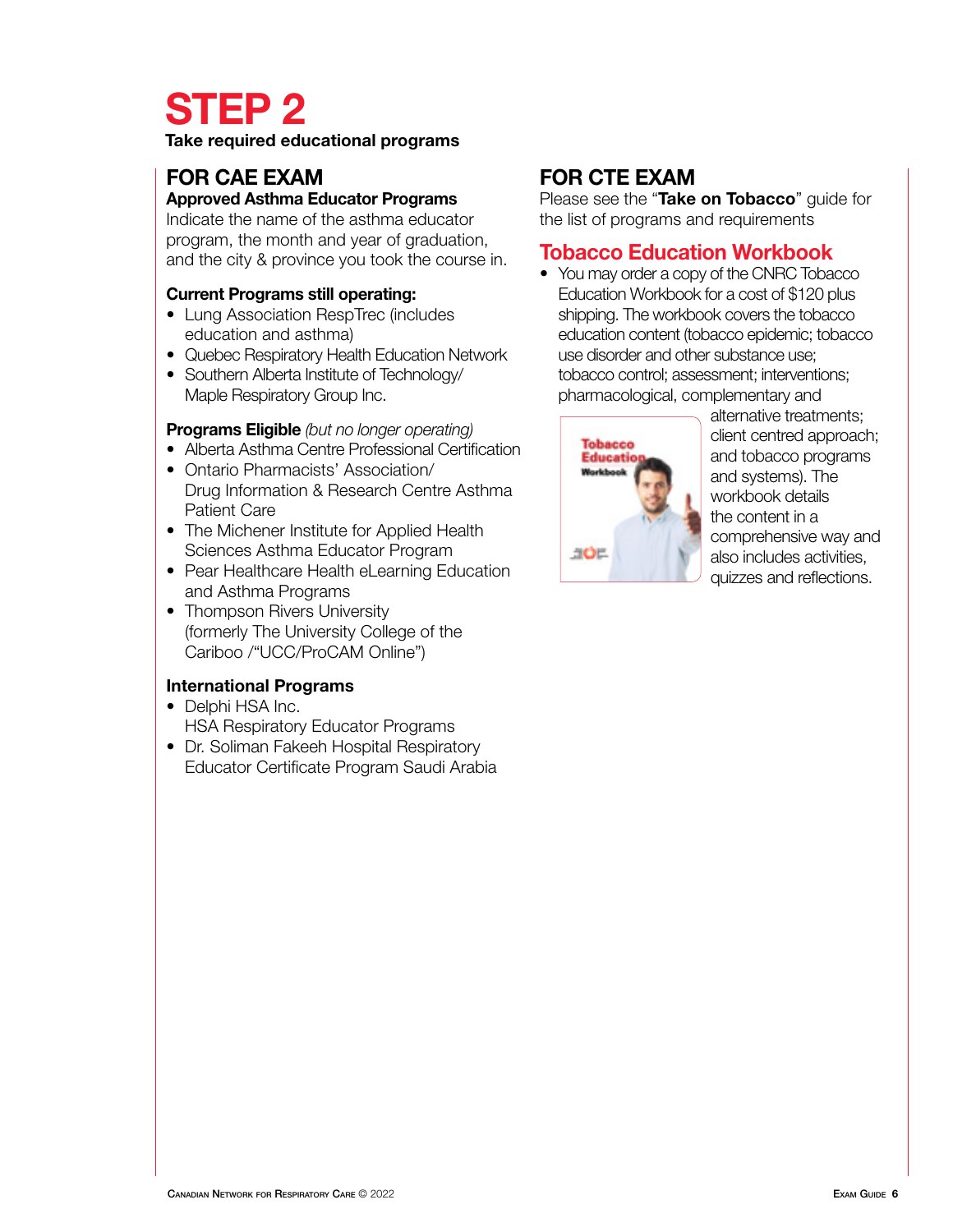### **STEP 2** *Continued* **Take required educational programs**

#### **FOR CRE, CCE AND COPD-ONLY EXAMS Approved COPD and Respiratory Educator Programs**

Indicate the name of both the asthma and COPD educator programs or respiratory educator program (combined asthma and COPD), the month and year of graduation, and the city & province you took the course in.

#### **Current Programs still operating**:

- Lung Association Resp*Trec* (includes AsthmaTrec & COPD*Trec*)
- Quebec Respiratory Health Education Network
- Southern Alberta Institute of Technology/ Maple Respiratory Group Inc.

#### **Programs Eligible** *(but no longer operating)*

- Ontario Pharmacists' Association/Drug Information & Research Centre Asthma/ Respiratory Patient Care
- The Michener Institute for Applied Health Sciences Asthma & COPD Educator Programs
- Pear Healthcare Health eLearning Education, Asthma and COPD Programs
- Thompson Rivers University

#### **Foundational Health Education Workbook**

You may order a copy of the CNRC Foundational Health Education Workbook for a cost of \$110 plus shipping. The workbook covers the health education content (health promotion and education,



communication, educational interventions, resource management, professional practice, and program evaluation). The workbook details the content in a comprehensive way and also includes activities, quizzes and reflections.

#### **Statement of Understanding**

Read the instructions regarding the confidentiality of individual information and the accuracy of your exam registration information. The Canadian Network for Respiratory Care is committed to protecting your privacy and safeguarding your personal information.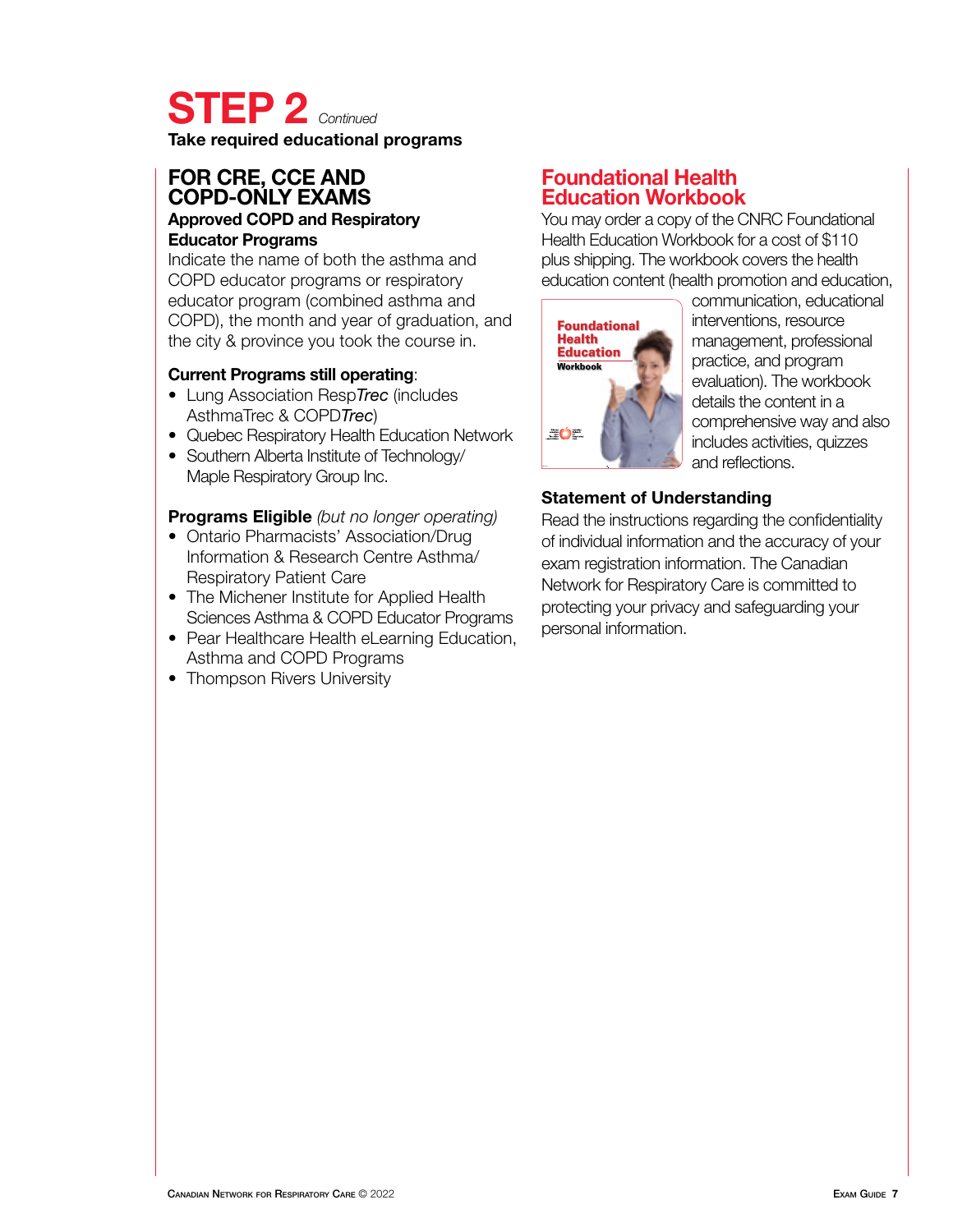

The fees for your examination are outlined below, and must be paid in full with your application.

You will receive an emailed receipt after you register. Online credit card payments will be processed by PayPal.

#### **Cheques or money orders**

in Canadian funds must be payable to the **Canadian Network for Respiratory Care** and mailed to the CNRC office.

#### **No postdated payments will be accepted**.

Electronic receipts will only be issued after the cheque or money order have been received and processed by the CNRC office.

#### **EXAMINATION FEES**

#### **CAE, CRE & CCE**

\$100 non-refundable application fee + \$350 exam fee = **\$450.00**

#### **CRE**

#### **COPD-only (for current CAEs)**

\$100 non-refundable application fee + \$200 exam fee = **\$300.00**

#### **CTE**

#### *Hold a current CNRC credential:*

\$100 non-refundable application fee + \$250 exam fee = **\$350.00**

#### *Do not hold a current CNRC credential:*

\$100 non-refundable application fee + \$350 exam fee = **\$450.00**

#### **Re-write Fee: (all exams)**

\$100 non-refundable application fee + \$200 exam fee = **\$300.00**

#### **Withdrawing from the Certification Examination**

If you decide to withdraw from the examination, please inform CNRC in writing (by email or by fax) as soon as possible. CNRC will acknowledge your withdrawal in writing. Candidates who withdraw from the examination or are found to be ineligible to write the examination (see page 4) will receive the following refunds:

#### **REFUND POLICY**

#### **Withdrawal**

**Withdrawal requests must be received 30 days or more before the exam date**. Refundable less \$100 application fee.

#### **Postponement**

**Requests for postponement must be received 30 days or more before the exam date**.

An exam may only be postponed once, and only to the next scheduled exam administration date. The fee for postponing is \$50.

Requests for postponement less than 30 days before the exam date will only be considered for medical issues and other exceptional circumstances. In addition to the postponement fee of \$50, additional fees may apply.

**Please note**, failing to complete required courses prior to the exam date is not an "exceptional circumstance".

There will be no withdrawals or postponements for exam candidates who fail to complete the required courses.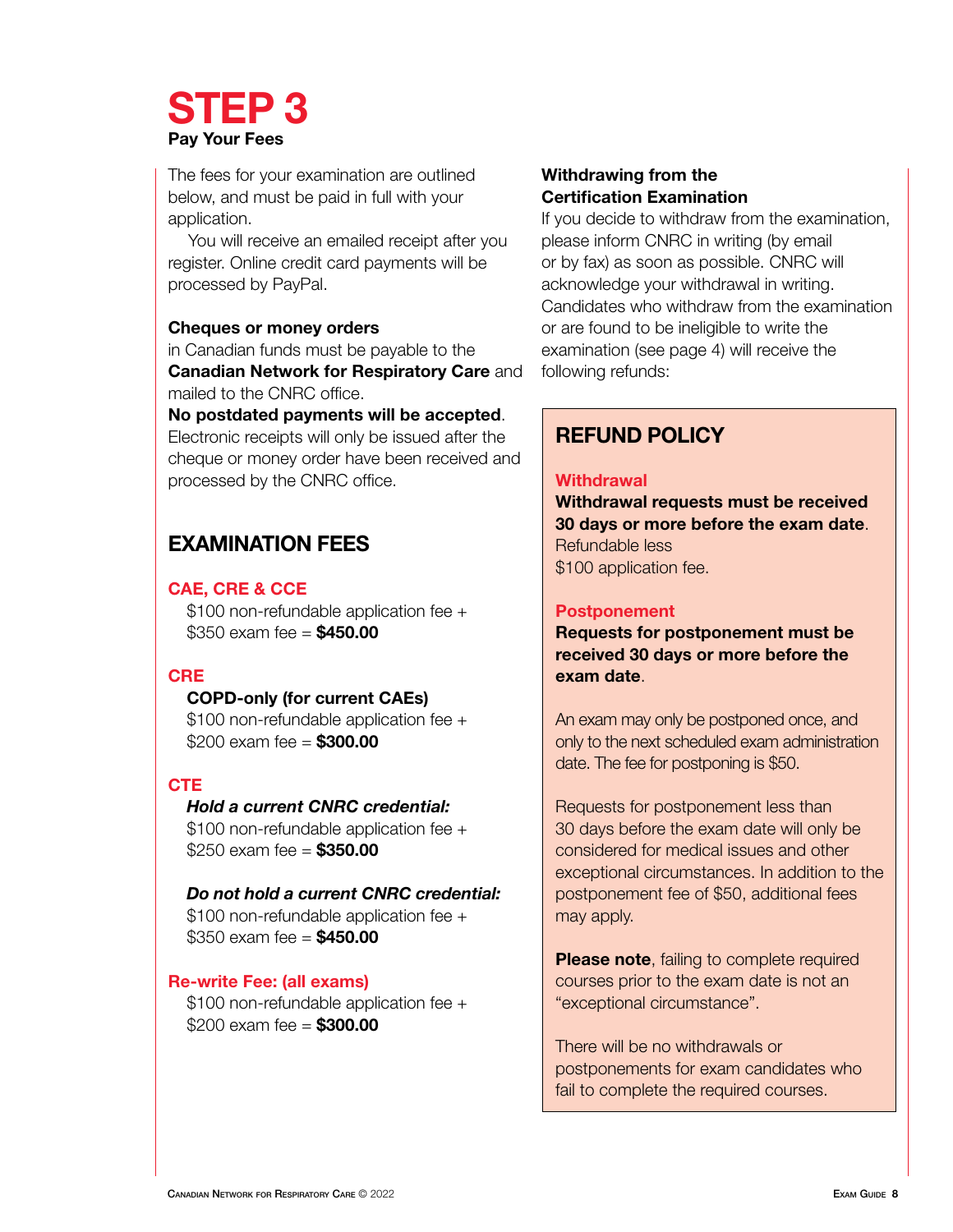#### **After You Register Online**

Applications for certification are reviewed according to the CNRC eligibility requirements. Yardstick will send eligible candidates confirmation by email of examination eligibility, test centre information, and information about the examination approximately two weeks before the examination date. Programs will confirm with CNRC that all candidates have successfully completed the required programs. Programs will also verify your professional qualifications.

If you receive a letter of conditional eligibility, you must meet the conditions stated in the letter before the application deadline.

Candidates who do not meet the eligibility requirements will be notified of the specific reason(s) in writing. Please allow approximately two weeks for notification of your application status.

#### **Special Accommodations for Writing the Examination**

If you have a disability that could adversely affect your performance on the examination and may require some accommodation in taking the examination, it is important that you complete the appropriate request forms for examination accommodations. Contact CNRC for additional information about accommodations. The deadline for a request for a special accommodation is **October, 21st 2022** in order to ensure that CNRC has sufficient time to determine whether the request can be granted. If accommodations are not requested in advance, we cannot guarantee that the accommodations will be available.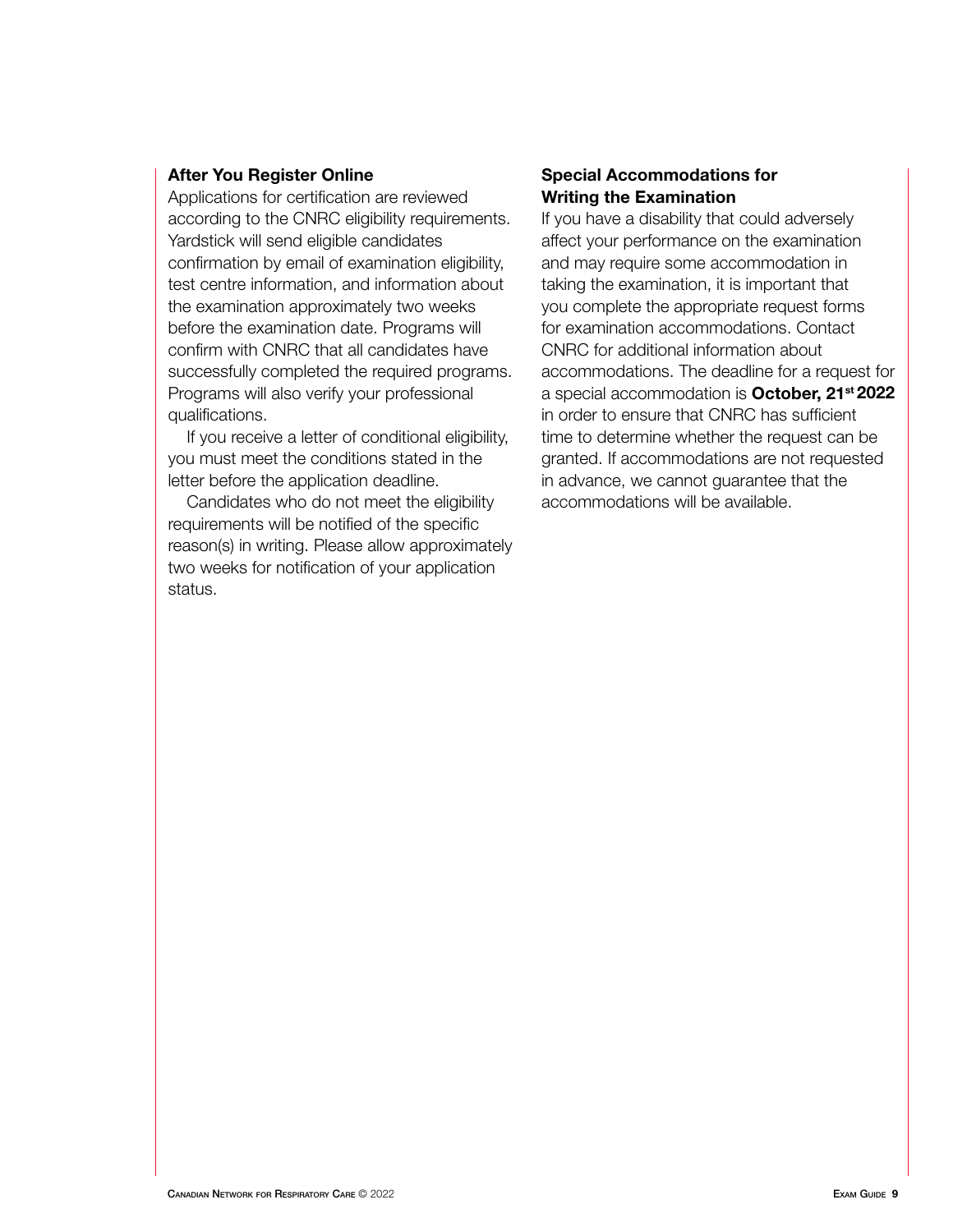## **Preparing for the Exam**

#### **How Are the Examinations Developed?**

The CAE and CRE examinations are developed to measure an explicitly defined content area, which consists of the core curriculum of technical and teaching competencies in asthma or respiratory education. These core competencies/learning objectives and the specifications that outline the way they should be measured on the examination are based on the Canadian Network for Respiratory Care National Learning Objectives for Asthma Educators for the CAE exam and the Canadian Network for Respiratory Care National Learning Objectives for Respiratory Educators for the CRE exam and the Learning Objectives for COPD Educators for the CCE exam. These learning objectives have been developed by experts in the field. The purpose of the learning objectives is to describe how the examinations are developed. The CTE exam is based on the CNRC Foundational Health and Tobacco Education Competencies.

These examinations pass through several steps to ensure they are realistic, reflect current tobacco, asthma and respiratory education, and are professionally sound. Certiifed Tobacco or Respiratory Educators, comprised of a multidisciplinary group of healthcare professionals, working in different environments and regions across Canada provide the content expertise. Testing consultants facilitate the test development process and provide measurement expertise.

#### **What are the Examinations Like?**

There are about 145 to 165 multiple-choice questions on the CTE, CAE, CRE and CCE exams (95–110 items for the COPD-only CRE exam for current CAEs). Each question has an introductory statement followed by four possible answers. These questions may appear as cases (i.e. an introductory text followed by three to six questions), or as independent questions (i.e. single questions unrelated to other questions). Individuals with knowledge of tobacco or respiratory education created the questions to reflect the core learning objectives.

You will take the exam on a computer. The CTE, CAE, CRE and CCE examinations are 31/2 hours in length. The COPD-content CRE exam for current CAEs is 2 1/2 hours in length.

#### **How and When Should I Prepare for the Examination?**

We recommend that you prepare for your examination through systematic self-study or review. Organize your time so that you can prepare gradually, in the months and weeks leading up to the examination. Select the method that suits you – study independently or with a group of colleagues who are also writing the examination.

Some of the tools that you should use to prepare yourself for the exam include:

- The CNRC Foundational Health Education workbook
- Current asthma, COPD or tobacco guidelines
- The CNRC Tobacco Education Workbook (for the CTE exam}

#### **The following steps are suggestions to help you prepare for the examination.**

#### **Review the Sample Questions in this Booklet**

The sample questions illustrate the types of questions found in the certification examination, and give an overall idea of how the questions may relate to day-to-day respiratory education. They also familiarize you with the question format.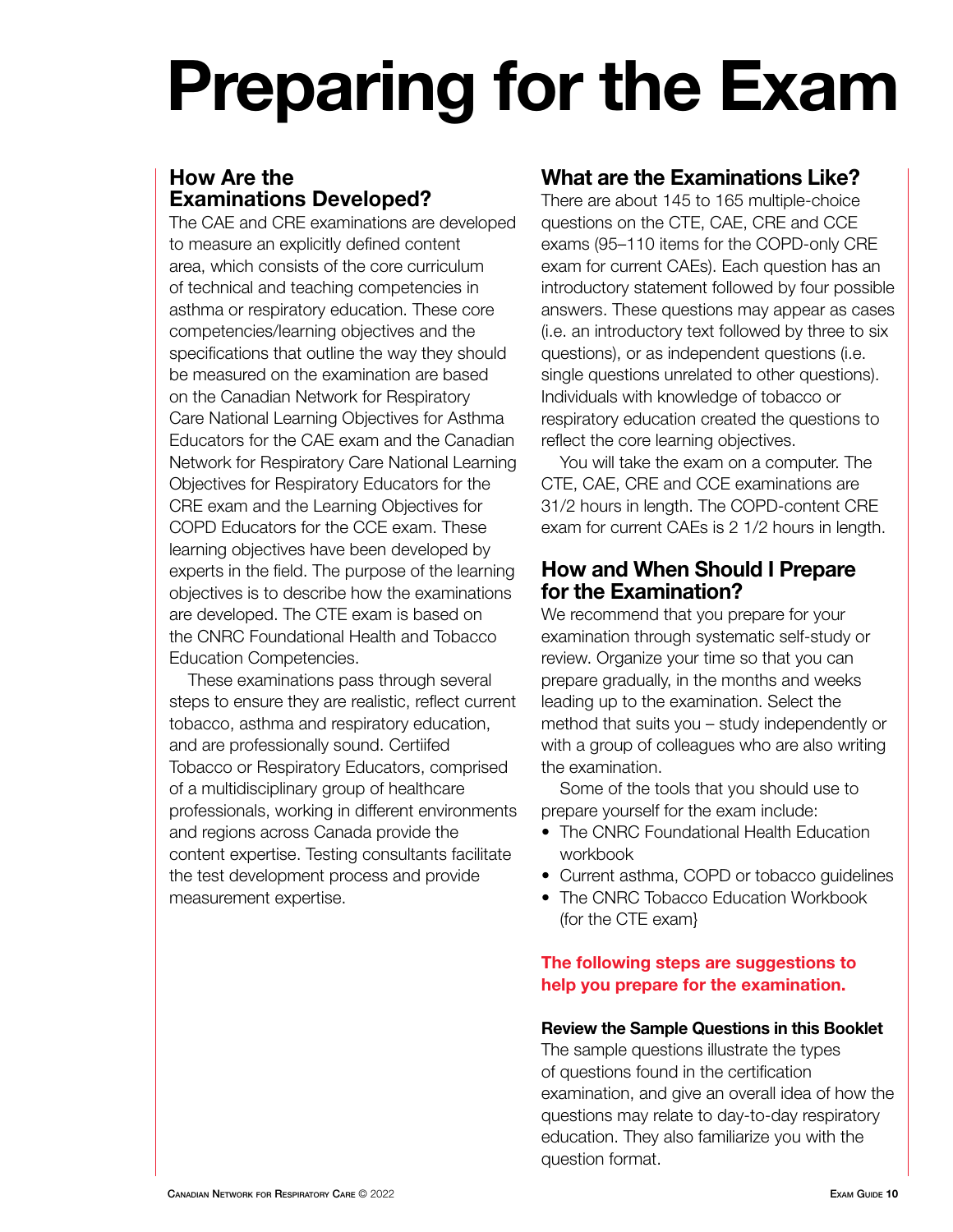#### **What If I'm Uncomfortable with Examinations?**

Understanding multiple-choice questions will allow you to effectively apply your asthma or respiratory education knowledge and skills to the testing situation. A multiple choice question is constructed so that only one option appears to be correct to someone who has mastered the subject. To someone who lacks a firm grasp of the subject, other options look equally plausible. The following suggestions may help you prepare and feel more comfortable on the examination day. Learn and use a few of these techniques.

#### **Read the Questions Carefully**

Read the question carefully and understand it. Use your asthma/respiratory education knowledge and skills to try to deduce the correct answer before looking at the choices.

- Concentrate on what is actually being asked and relate it to the data provided. Try to understand the client's health situation and the asthma/respiratory education that the client is likely to require.
- On the examination, each question has four possible answers. Select the answer that you think is correct, or the **best** of the four alternatives.
- Avoid reading too much into the question.
- In the introductory text of a case or in a question, use a highlighter or colored pen to underline the most important details to remember. Re-read the question before filling in your answer.

#### **One Question at a Time**

- Deal with each question separately. Try not to let a difficult question make you anxious when you read the next one.
- Limit your time on each question so you can finish the examination.
- If you don't know the answer to a question, make a note of it, skip it, and return to it later.

#### **Consider Types of Questions**

- Examination questions will relate to tobacco and respiratory education and will test certain technical and teaching competencies.
- Although you may not have experienced situations exactly like those on the certification examination, you should be able to apply the specialized knowledge and skills acquired while in your tobacco, asthma, COPD or respiratory education program.
- Try to prepare for questions that test your ability to recall information and facts, to apply principles and procedures to the tobacco or respiratory education process, and to use your judgment about tobacco or respiratory education.

#### **Use the Process of Elimination**

- If, after reading a question, you are unsure of the correct answer, try to eliminate the absolutely incorrect options.
- Focus on the key idea in the question.
- You can flag any questions you are unsure of and return to them at the end of the exam.

#### **Guessing**

- There is no penalty for guessing. You will not lose marks for an incorrect answer; use your experience to choose what you think is best or most correct.
- You can flag any questions you are unsure of and return to them at the end of the exam.

#### **Changing Answers**

• Be cautious when changing an answer. Do it only if you are confident that your new choice is correct.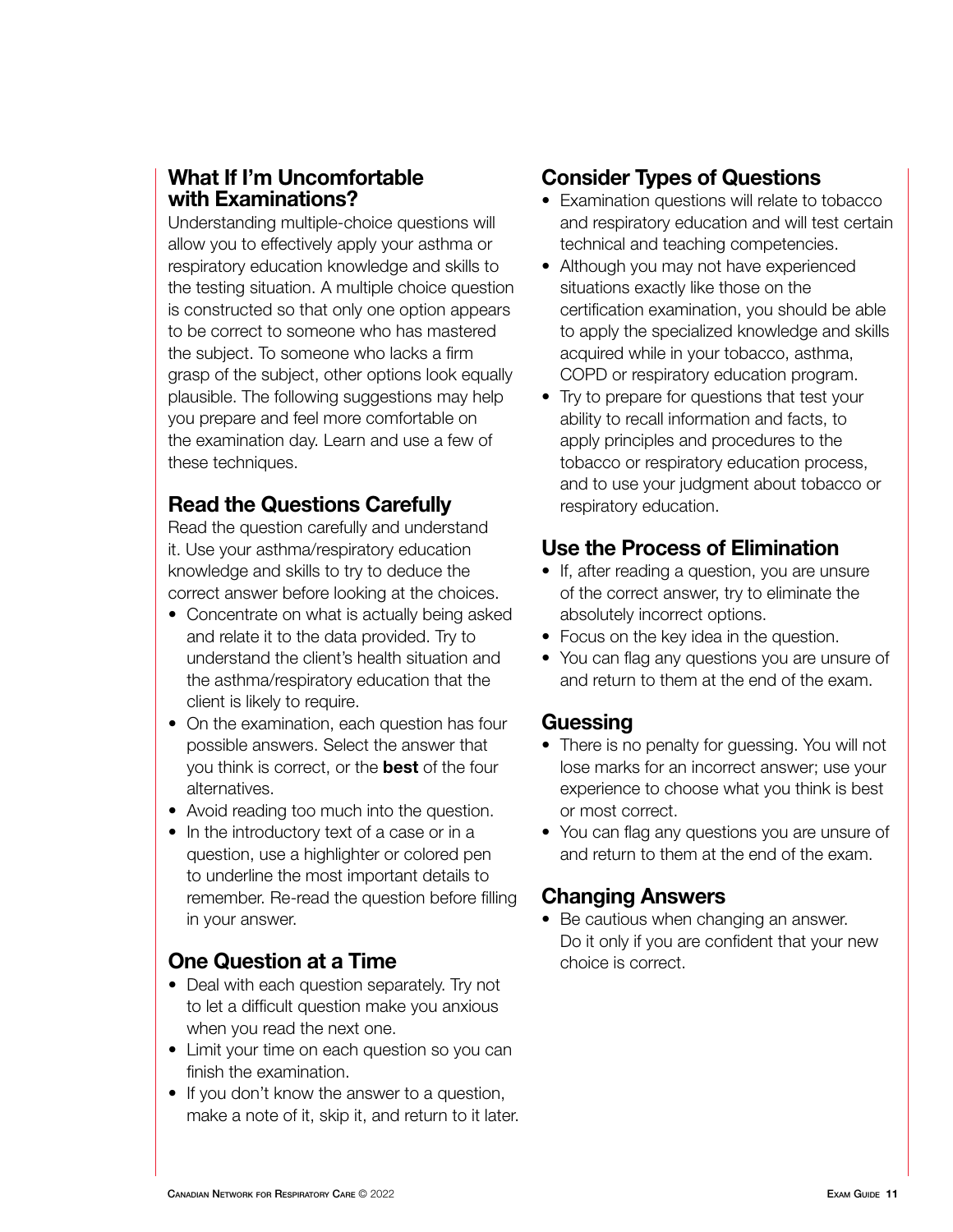#### **What Do I Need to be Admitted to the Examination?**

The following information is required in order to take your examination:

• Photo identification card (e.g. driver's license, health card or passport).

#### **What Happens on Examination Day? The examination will take place on Friday, November 18th, 2022**.

**Note**: Books, notes, calculators and other aids are **NOT** permitted during your exam.

Yardstick Assessment Strategies Inc. will send you more information with instructions on how to log in to take your exam from home. Please ensure you test your system in advance of exam day.

#### **How Is the Passing Score Set?**

CNRC sets the passing score by convening an Examination Committee. The Examination Committee establishes a score that represents the expected performance of entry-level asthma or respiratory educators. The passing score is established prior to the examination administration, based on the level of difficulty of the questions.

In addition to the expert ratings, a variety of relevant data is carefully considered to ensure that the standard that candidates will be required to achieve on the examination is fair and valid.

Your examination score will be compared against the established pass mark. If your score is equal to or higher than the pass mark, you will receive a "pass" result. If your score is lower than the pass mark, you will receive a "fail" result.

#### **What Happens After the Examination?**

The examinations are computer-scored by Yardstick. You will receive one point for each correct answer. You receive no points for omitted or double answers. Examination questions that do not meet statistical standards will not count toward your total score. Also, the examination may contain experimental questions that are being assessed for future use. Your answers to these questions will not count toward your score. Approximately six weeks after you take the certification examination, you will receive your result by mail. Your result will be reported as pass or fail.

#### **Results will NOT be given out over the telephone.**

If you are successful on the certification examination, you will be granted the Certified Tobacco Educator (CTE) designation, Certified Asthma Educator (CAE) designation, Certified Respiratory Educator (CRE) designation or the Certified COPD Educator (CCE) designation depending on which examination you successfully completed.

If you are not successful on the certification examination, you may retake the examination at the next administration.

#### **Continuing Competency/ Recertification Program**

CTEs, CAEs, CREs and CCEs must maintain their CTE, CAE, CRE or CCE designation every five years through a Recertification program that demonstrates continuing competency. Successful CTE, CAE, CRE or CCE candidates will be advised of details of the program.

**Canadian Réseau** canadien Network pour<br>les soins for Respiratory respiratoires Care

#### **All correspondence should be directed to: Canadian Network for Respiratory Care**

16851 Mount Wolfe Road, Caledon, ON L7E 3P6 Phone: **905 880-1092** Fax: **905 880-9733** E-Mail: *[info@cnrchome.net](mailto:info%40cnrchome.net?subject=)*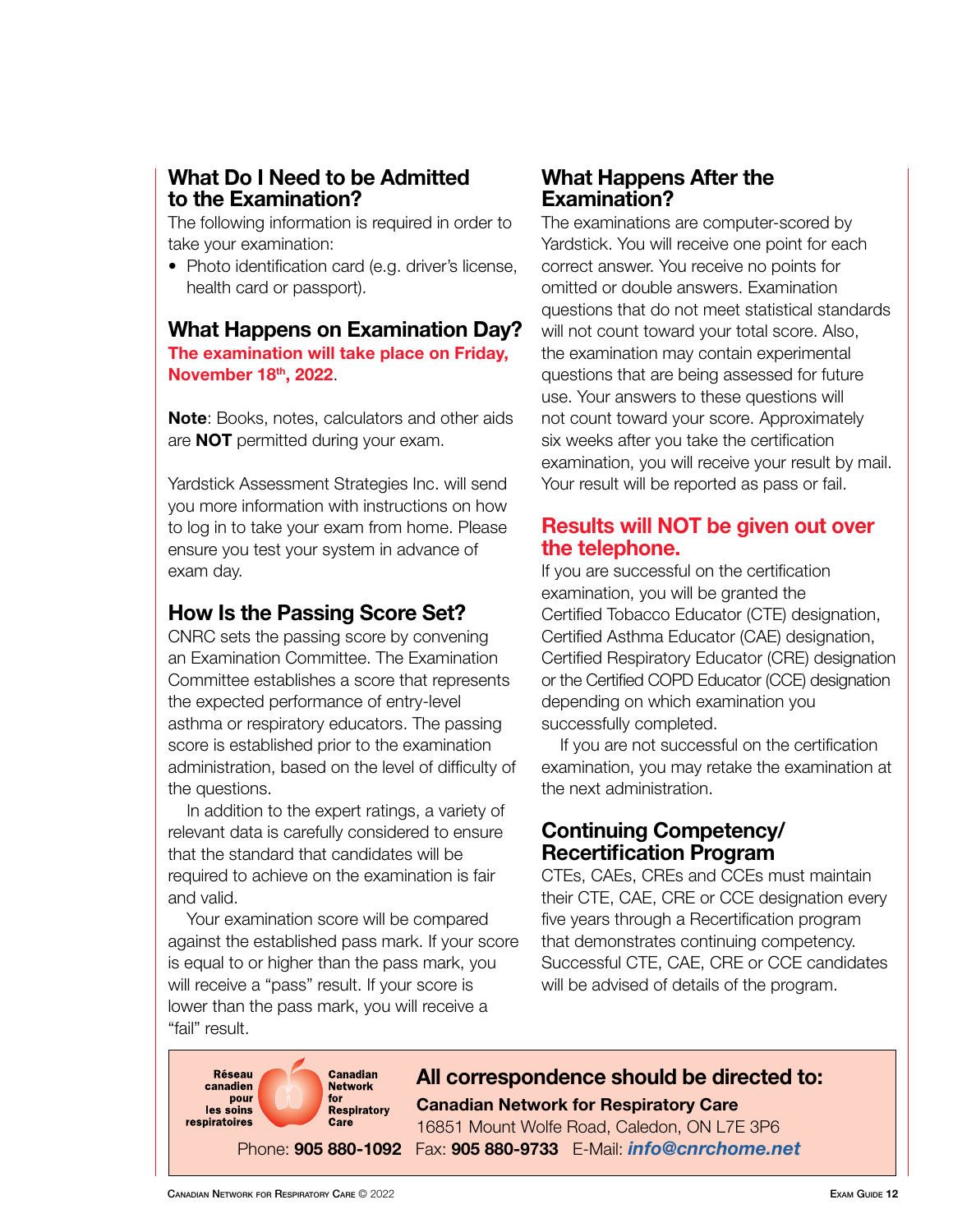## **Sample Questions**

### **FOR CERTIFICATION EXAMINATION**

The following questions are examples of types of questions likely to appear on the CNRC CAE, CRE or CCE Certification Examinations. (*Sample CTE exam items can be found in the CTE Exam Study Group on TimedRight*.) Answers and rationales are on page 15.

**Questions 1 to 6 refer to this case.**

**Tim, 11 years old with exercise-induced bronchospasm, states,**

**"I hate having asthma. I can't do anything!"** 

**After further questioning, the asthma educator discovers that Tim was told by his hockey coach that he would be cut from the team if he could not get into better shape.**

#### **1. What is the most appropriate response to give Tim?**

**Case**

- a "That must be hard for you. Have you and your Mom/Dad discussed your asthma with your coach?"
- b "I'm sorry to hear that you can't play hockey anymore Tim."
- c "Maybe you just need to work harder at practice Tim. Lots of athletes have asthma and can keep up."
- d "I bet you are a great hockey player Tim. I'm sure it will work out."

#### **2. As a result of Tim's diagnosis, what should the asthma educator recommend to Tim prior to playing hockey?**

- a Begin with practising sprints to increase his tolerance.
- b Ensure adequate fluid intake.
- c Use a ß2-agonist medication 15 minutes before any exercise.
- d Have preventer medicine available in case he experiences asthma symptoms.

#### **3. What other factors may influence Tim's physical ability to play hockey?**

- a Ambient air temperature, the arena air quality, and aerobic fitness level
- b Arena air quality, parent's concern, and aerobic fitness level
- c Aerobic fitness level, Tim's fear of breathlessness, and ambient air temperature
- d His coach's knowledge about asthma, aerobic fitness level, and arena air quality

#### **4. What is the best approach for the asthma educator to use in addressing Tim's psychosocial needs?**

- a Explore with Tim his feelings and encourage him to become involved in a peer asthma group.
- b Suggest that most youth outgrow exercise-induced asthma so he will be able to play hockey later.
- c Boost Tim's self-esteem by telling him that he is a good hockey player and that his medications will help.
- d Suggest that if he slows down during practice his asthma will not interfere with his game.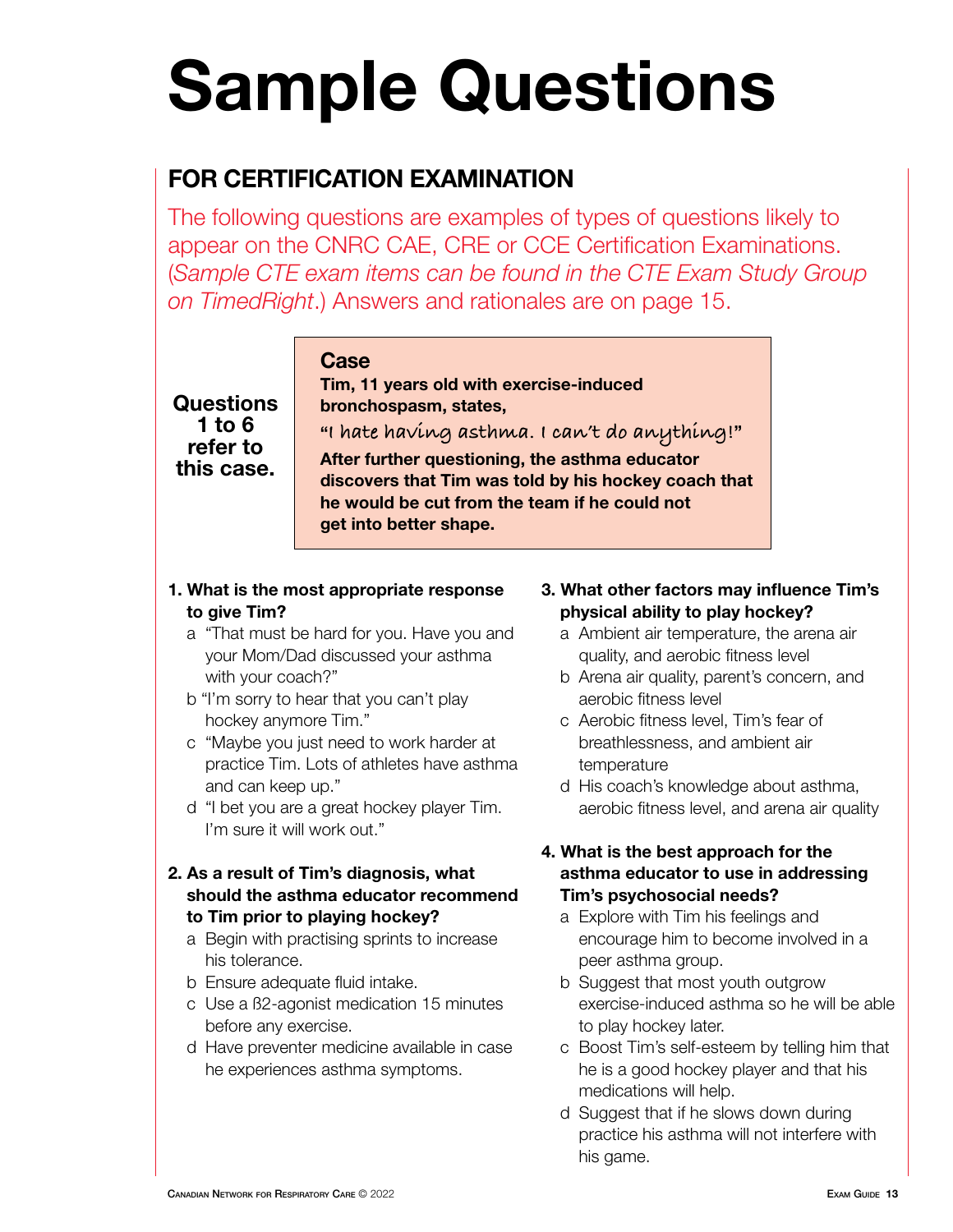- **5. The asthma educator and Tim agree that the educator should meet with Tim's coach to discuss his exerciseinduced asthma. Which of the following statements is the most appropriate for the educator to use when speaking to Tim's coach?**
	- a "Tim's problem is related to his asthma and he should not be penalized because of this."
	- b "I would like to discuss Tim's exercise induced asthma with you and ways we could try to optimize his performance."
	- c "Tim's self-esteem would be enhanced if you allowed him to have as much ice time as possible during a game."
	- d "When Tim reaches adolescence his exercise-induced asthma should improve allowing him to increase his physical activity level."
- **6. The asthma educator has discussed exercise-induced asthma with Tim. Which of the following statements best indicates that Tim now has an accurate understanding of how to manage his asthma?**
	- a "I should work on warming up more before each practice."
	- b "I should use my Ventolin 'puffer' twice a day to prevent my breathing problem."
	- c "I think I need to practice more in order to play a better game."
	- d "I need to drink less water during practice in order to keep my airways dry."

#### **End of Case**

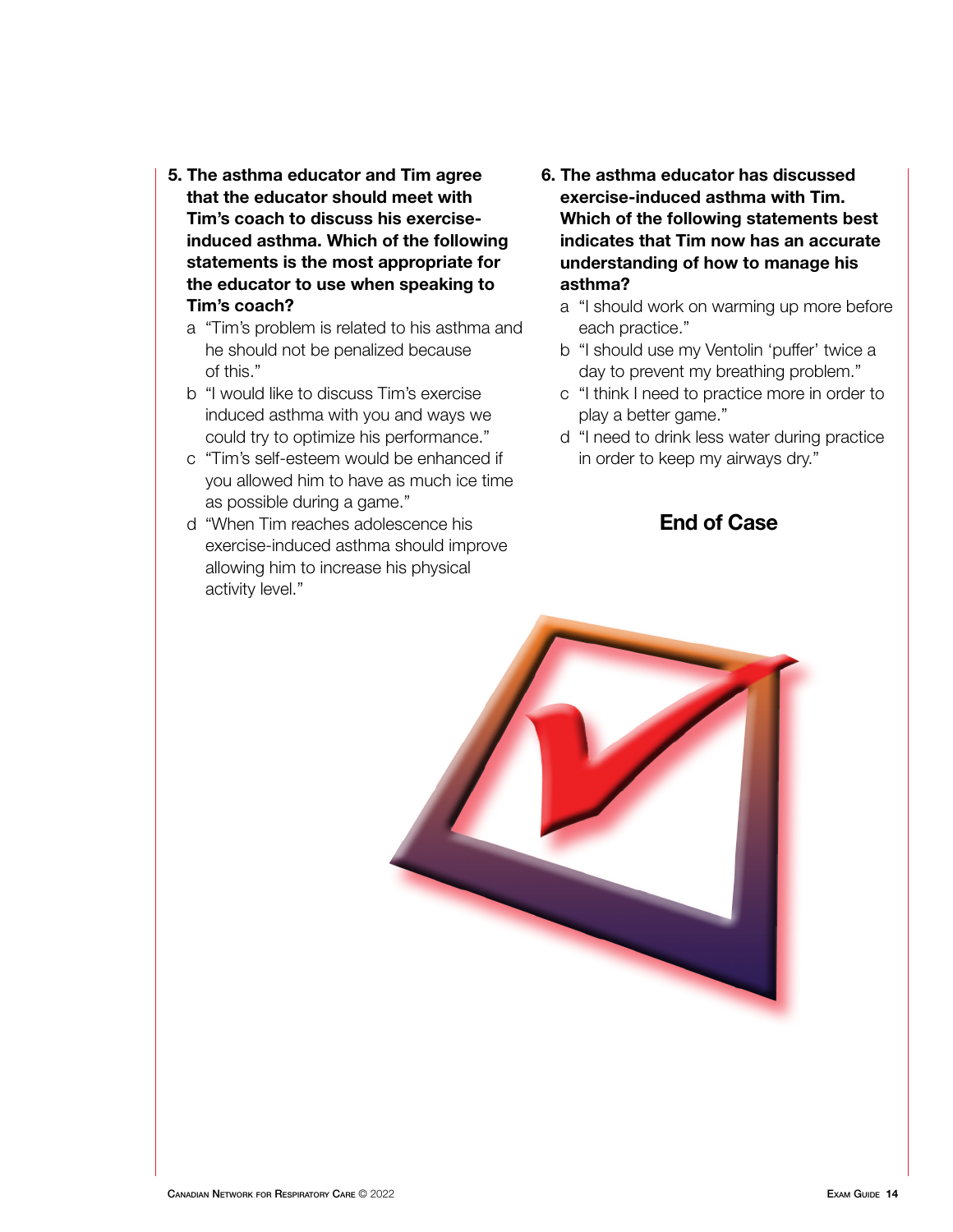## **Independent Questions**

### *Questions 7 to 12 do not refer to a case.*

- **7. Why should respiratory viral infections be monitored closely in individuals with asthma?**
	- a They decrease air way hyperresponsiveness.
	- b They require treatment with antibiotics.
	- c They mainly affect people with allergies.
	- d They cause airway inflammation.

#### **8. Clients with asthma should be assessed by the educator at every follow-up visit. What should the assessment include?**

- a Symptom pattern and frequency, ß2-agonist use, and aggravating and alleviating factors
- b ß2-agonist use, family history, and physical examination
- c Aggravating and alleviating factors, need for immunotherapy, and family history
- d ß2-agonist use, symptom pattern and frequency, and need for skin testing
- **9. Which of the following statements is correct regarding the importance of environmental control in asthma?**
	- a Reducing exposure to indoor fungi can prevent asthma symptoms.
	- b Indoor air-cleaning devices effectively reduce house dust mite exposure.
	- c Humidity within the home should be kept above 50%.
	- d Skin testing replaces the need for a detailed history of allergen exposures.
- **10. The client's commitment to learning how to manage their asthma is an example of which type of factor influencing behaviour change?**
	- a Predisposing
	- b Participating
	- c Enabling
	- d Reinforcing
- **11. Susan, 23 years old, a university student, returns to the clinic with worsening symptoms of asthma. She states she is frustrated that, despite her objections, her roommate has a acquired a cat. Which of the following interpersonal skills is most appropriate for the educator to use?**
	- a Active listening
	- b Sympathy
	- c Repetition
	- d Silence
- **12. According to the Canadian Asthma Guidelines, what minimum percentage of diurnal variation in peak expiratory flow is one of the required measurements to confirm the diagnosis of asthma?** a 5%
	-
	- b 10%
	- c 15%
	- d 20%

#### **End of Independent Questions**